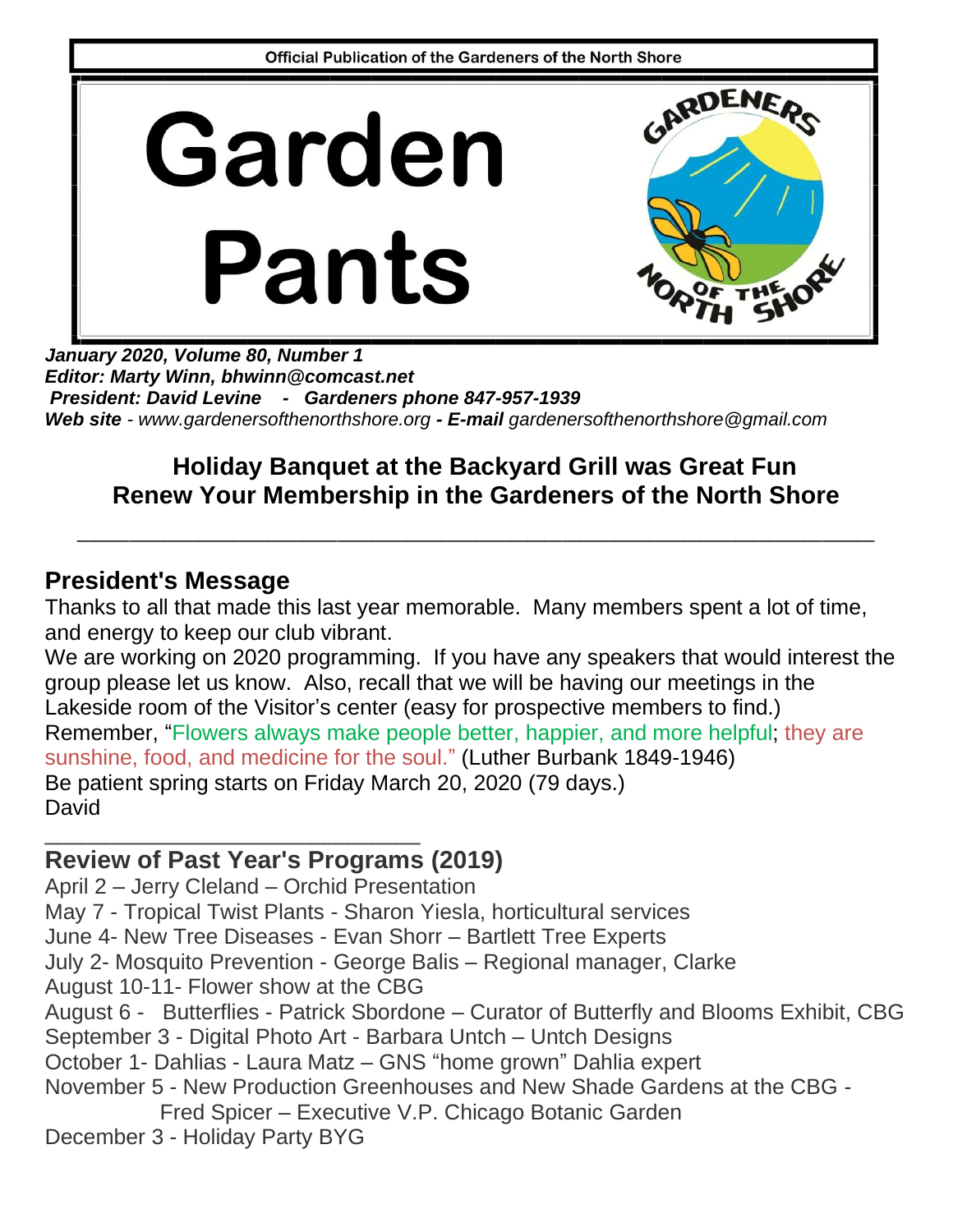| Gardeners of the North Shore MEMBERSHIP DUES 2020<br>I wish to renew my membership and/or make a donation for the coming year: |                     |                                                                                                       |  |  |                                                                                      |  |          |              |  |  |  |  |  |  |
|--------------------------------------------------------------------------------------------------------------------------------|---------------------|-------------------------------------------------------------------------------------------------------|--|--|--------------------------------------------------------------------------------------|--|----------|--------------|--|--|--|--|--|--|
|                                                                                                                                |                     |                                                                                                       |  |  |                                                                                      |  |          |              |  |  |  |  |  |  |
| 2020                                                                                                                           |                     | If you joined after August 1, 2019, and paid full dues you are considered a member through the end of |  |  |                                                                                      |  |          |              |  |  |  |  |  |  |
| Names (s)                                                                                                                      |                     |                                                                                                       |  |  |                                                                                      |  |          |              |  |  |  |  |  |  |
|                                                                                                                                |                     | Check here if no changes from 2019 no further information is needed                                   |  |  |                                                                                      |  |          |              |  |  |  |  |  |  |
|                                                                                                                                |                     |                                                                                                       |  |  |                                                                                      |  |          |              |  |  |  |  |  |  |
|                                                                                                                                |                     |                                                                                                       |  |  |                                                                                      |  |          |              |  |  |  |  |  |  |
|                                                                                                                                |                     |                                                                                                       |  |  |                                                                                      |  |          |              |  |  |  |  |  |  |
|                                                                                                                                |                     |                                                                                                       |  |  |                                                                                      |  |          |              |  |  |  |  |  |  |
|                                                                                                                                |                     | Cell_________________________                                                                         |  |  |                                                                                      |  |          |              |  |  |  |  |  |  |
|                                                                                                                                |                     |                                                                                                       |  |  |                                                                                      |  |          |              |  |  |  |  |  |  |
|                                                                                                                                |                     | I am interested in participating in the following activities                                          |  |  |                                                                                      |  |          |              |  |  |  |  |  |  |
| <b>Annual Show and Sale</b>                                                                                                    |                     |                                                                                                       |  |  | <b>Garden Walk</b>                                                                   |  |          |              |  |  |  |  |  |  |
| Banquet                                                                                                                        |                     |                                                                                                       |  |  |                                                                                      |  | Greeters |              |  |  |  |  |  |  |
| <b>Bylaws and Nominating Committee</b><br><b>Field Trip</b>                                                                    |                     |                                                                                                       |  |  | Programs<br>Publicity                                                                |  |          |              |  |  |  |  |  |  |
|                                                                                                                                | <b>Garden Pants</b> |                                                                                                       |  |  |                                                                                      |  |          | Refreshments |  |  |  |  |  |  |
| Mail check to:                                                                                                                 |                     |                                                                                                       |  |  |                                                                                      |  |          |              |  |  |  |  |  |  |
| Heddi Schellbach, Treasurer, GNS<br>3825 W. Jarlath                                                                            |                     |                                                                                                       |  |  | If you have a questions, call Heddi at 847-757-5299<br>or e-mail heddi@sbcglobal.net |  |          |              |  |  |  |  |  |  |

<http://www.gardenersofthenorthshore@gmail.com>

Garden phone 847-957-1939

**Lincolnwood, IL 60712-1015**

\_\_\_\_\_\_\_\_\_\_\_\_\_\_\_\_\_\_\_\_\_\_\_\_\_

gardenersofthenorthshore@gmail.com